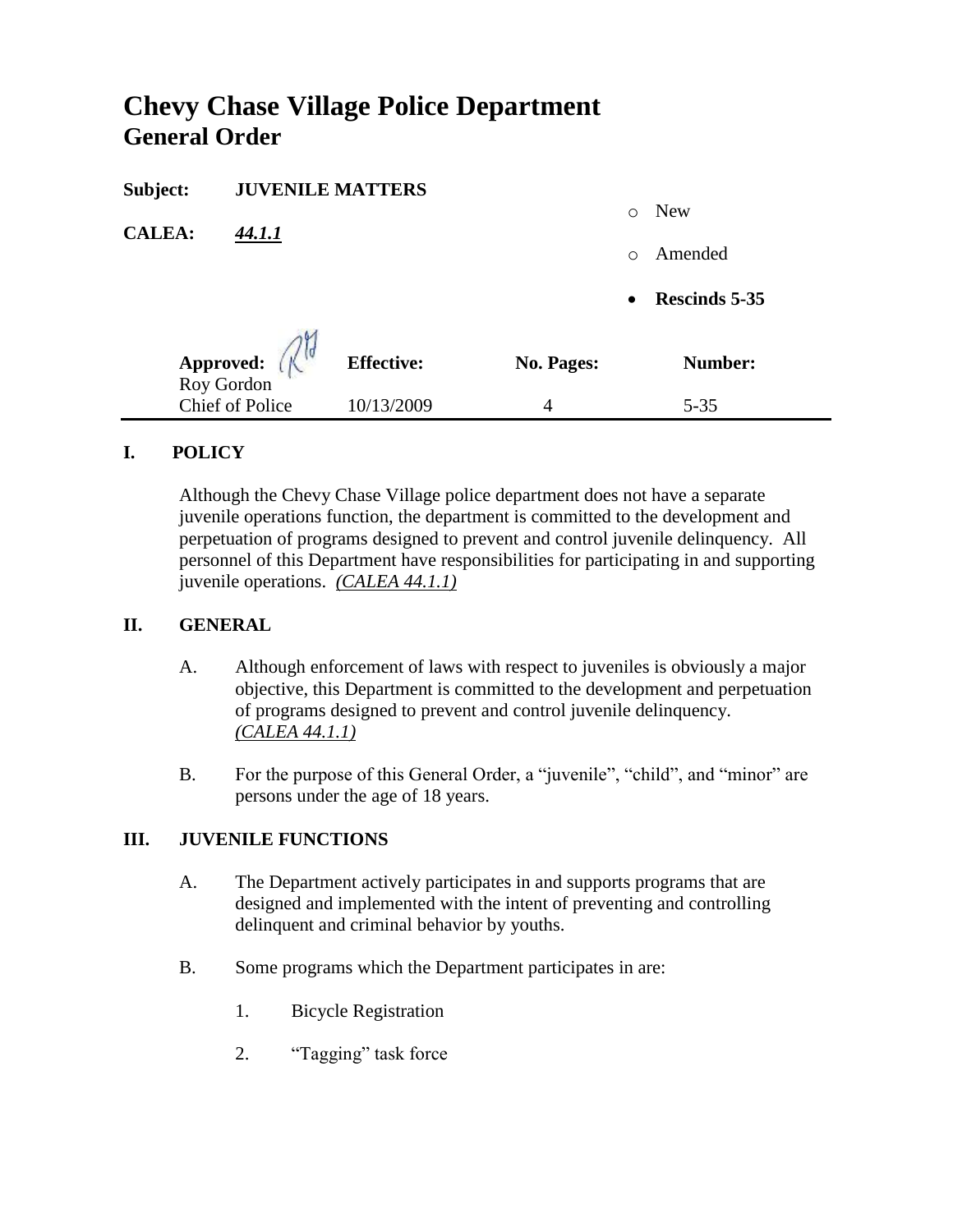- C. Officers engage in the follow-up processing of youths taken into custody, as necessary and appropriate, so that an appropriate referral out of the juvenile justice system can be made.
- D. Officers shall also cooperate fully with the State's Attorney's Office and/or Montgomery County Police Youth Division and/or Juvenile Services Administration (JSA) in coordination and preparation of court cases in which a juvenile is involved.
- E. Village officers do not have the authority to divert juvenile offenders out of the juvenile justice system. However, if an officer knows of, or is familiar with a program that would benefit a juvenile offender, an informal referral should be made.
	- 1. The referral does not relieve an officer from conducting a thorough investigation of the complaint and completing the required reports.
	- 2. The JSA relies on the officer's reporting of the incident so that a fair and beneficial disposition can be made of the case.

# **IV. JUVENILE OPERATIONS**

- A. All personnel of the Department have responsibilities for participating in and supporting juvenile operations. Each police officer shall be aware of the continuing need to closely monitor juvenile situational developments and services available.
- B. Since this Department does not have a distinctive juvenile component, Village officers may use the expertise of Montgomery County Family Services Division investigators. Due to the unique procedural aspects of the juvenile justice system, the Department relies on the specialization of the investigators assigned to the MCPD FSD. Officers are encouraged to seek assistance from FSD investigators when conducting investigations involving juvenile cases.

# **V. FORMAL AND INFORMAL HANDLING OF JUVENILE CASES**

- A. The police officer may handle a juvenile either informally or formally. Informal handing is when the officer manages a particular situation by releasing the juvenile under warning to the parent or guardian. Formal handling occurs when the juvenile is brought before the juvenile court or juvenile intake officer for further processing and decision as to proper disposition of the juvenile.
- B. In dealing with juvenile offenders, officers will use the least coercive action among reasonable alternatives, consistent with reserving public safety, order, and individual liberty.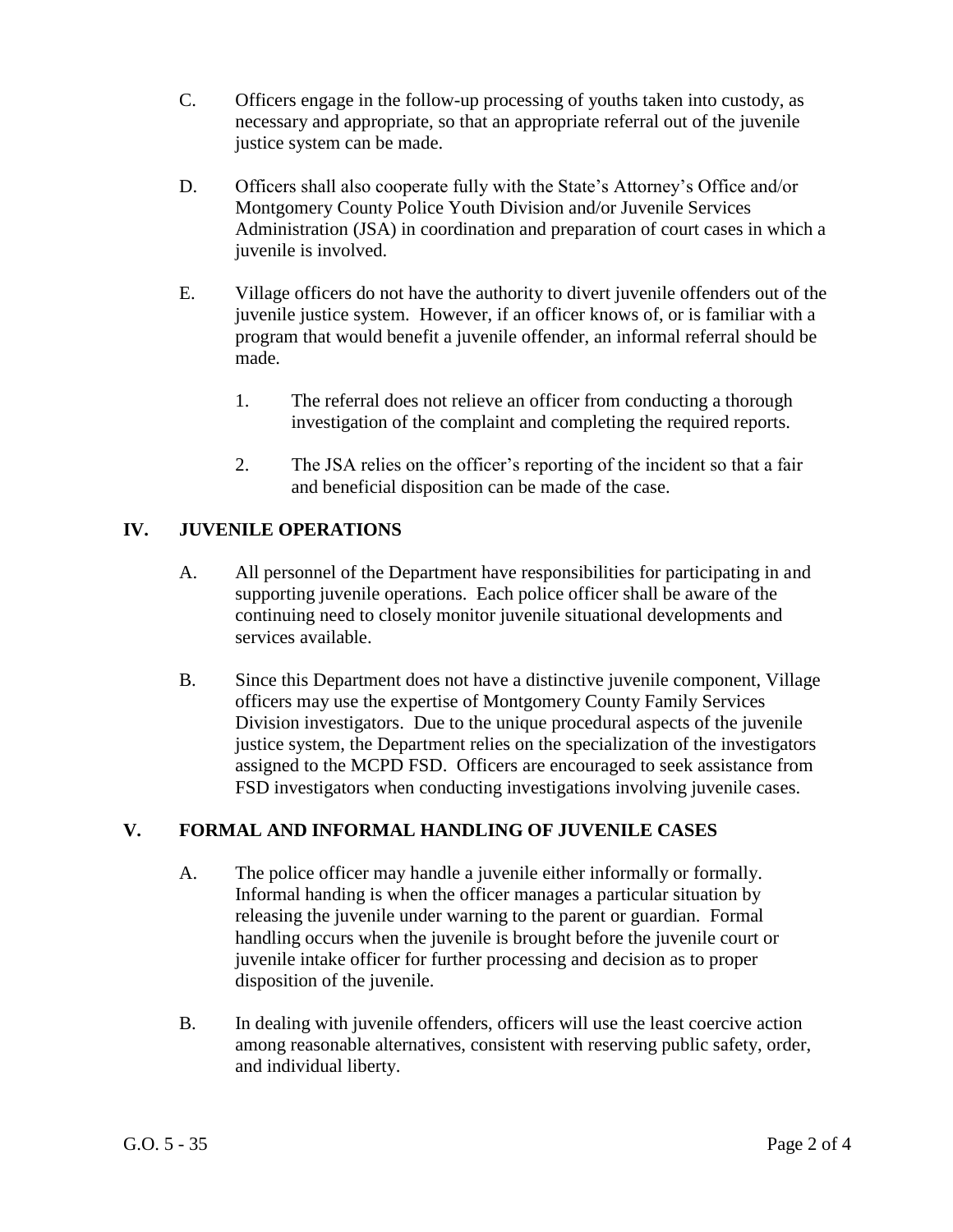- C. In making a decision to handle an alleged juvenile offender either informally or formally, officers should consider these factors:
	- 1. The nature of the alleged offense;
	- 2. The age and maturity level of the alleged offender;
	- 3. Prior record of the youth, if any;
	- 4. Availability of community-based rehabilitation programs and the suitability of the alleged offender to specific programs;
	- 5. The cooperation and attitude of all parties (child, parent, victim);
	- 6. The degree of wrongful intent, violence, and knowledge of the violation; and,
	- 7. The desires and personal input of the victim(s) and the complainant(s).
- D. Informal Handling
	- 1. Informal handling may include any of the following:
		- a. Release
		- b. Counsel and Release
		- c. Release to parents
		- d. Referral to Community Resources
		- e. Seeking a petition with a request for custody order (JSA).
	- 2. When handling a case informally, the police officer should keep in mind that the objective of the juvenile justice system is to rehabilitate rather than punish and that this objective should be carried through when the officer is handling a case informally instead of formally.
	- 3. When handling a case informally, the officer should still respect the youth's right to privacy. Any information gained should be provided to others only on a "need to know" basis.

Even when a juvenile is being handled informally, the juvenile maintains all the constitutional rights that an adult would have in the same situation.